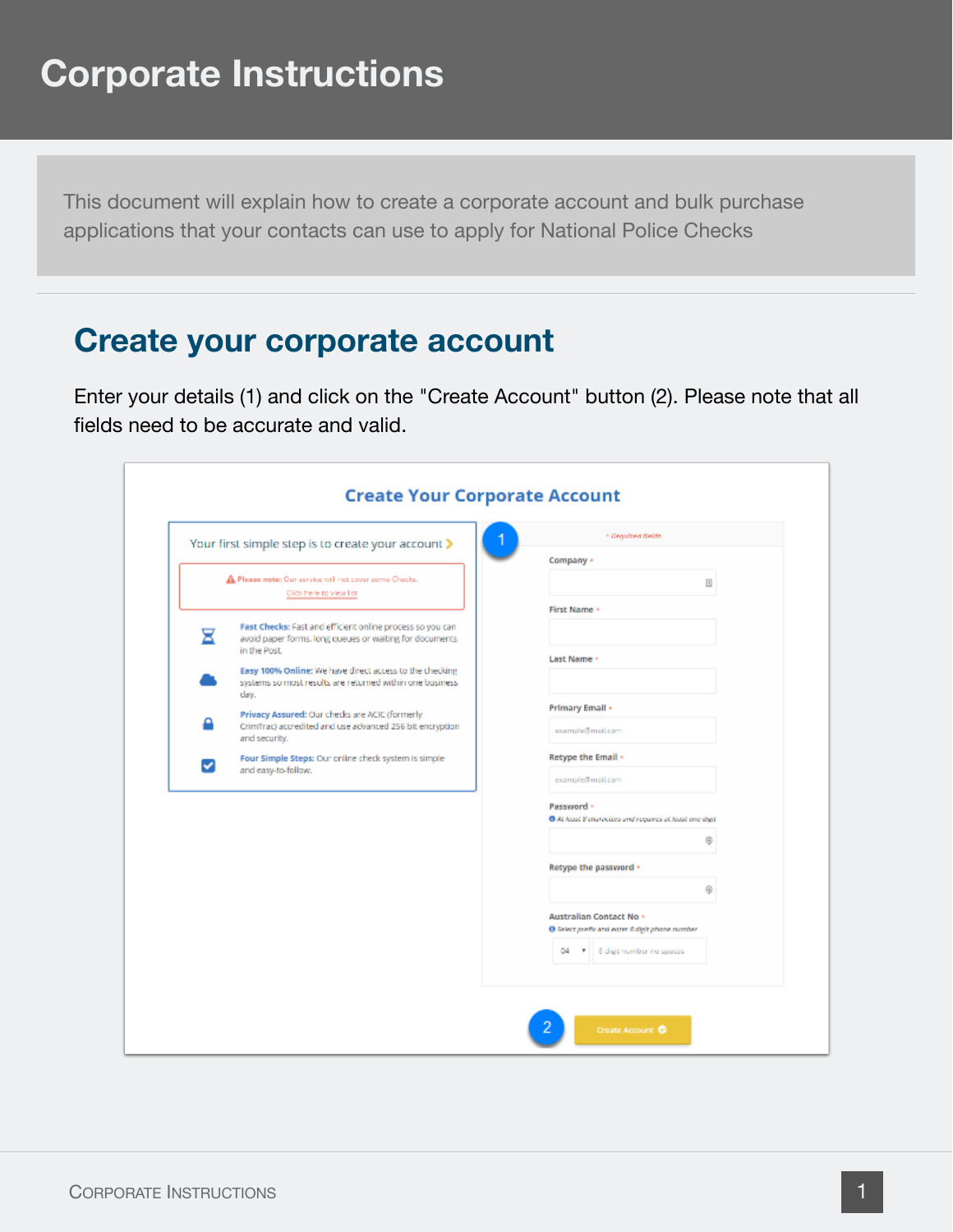#### **Check your designated email address**

A welcome email with information about your corporate account has been sent to your designated email address. If you cannot find any emails from us, please check your SPAM folder or contact us directly on <https://www.urbanverified.com/contact/>

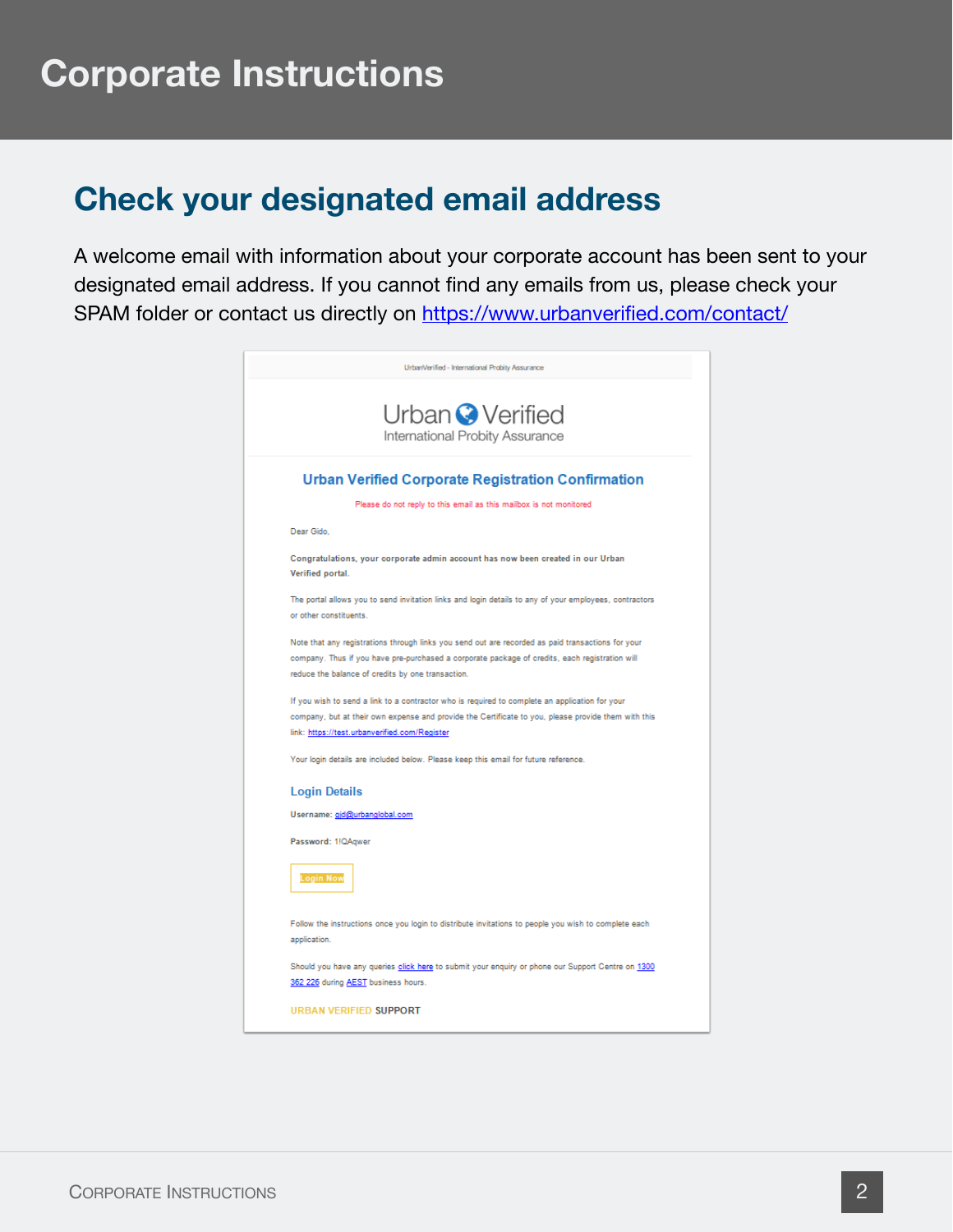### **Login**

If you already have a corporate account you will be able to login directly on <https://secure.urbanverified.com/Login> by entering your login details (1) and clicking on the "Login" button (2).

| Urban Verified<br>International Probity Assurance |  |
|---------------------------------------------------|--|
| Email $\star$<br>Password *                       |  |
| Remember me?                                      |  |
| Login +<br>Lost Password?                         |  |
|                                                   |  |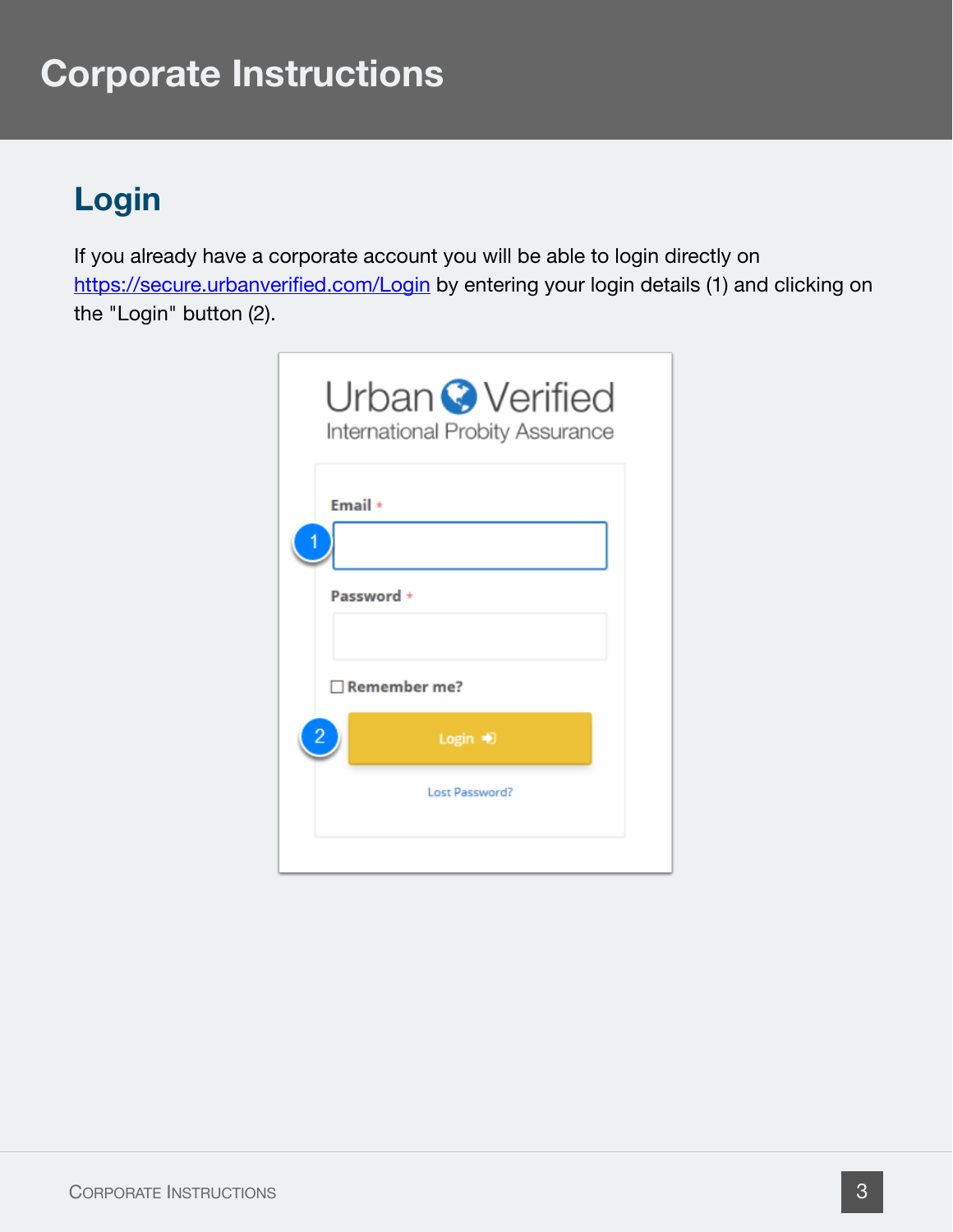#### **Welcome Page New Accounts**

You can bulk purchase applications by clicking on the "Purchase Applications" button (1). If you have any questions you can also download this guide or contact us in <https://www.urbanverified.com/contact/> (2)

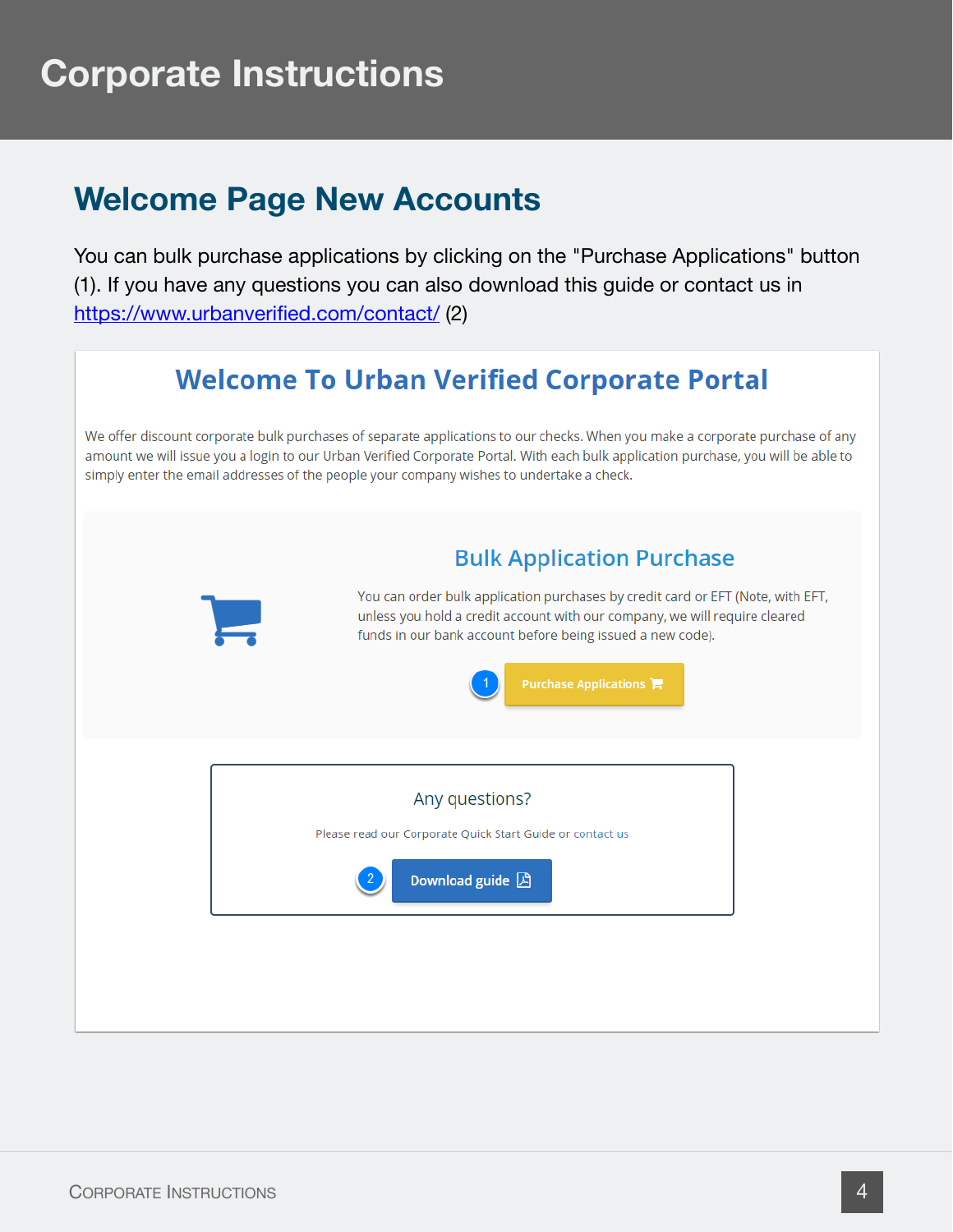#### **Bulk Application Purchase I**

Enter quantity in the desired check and click "Add to Cart"

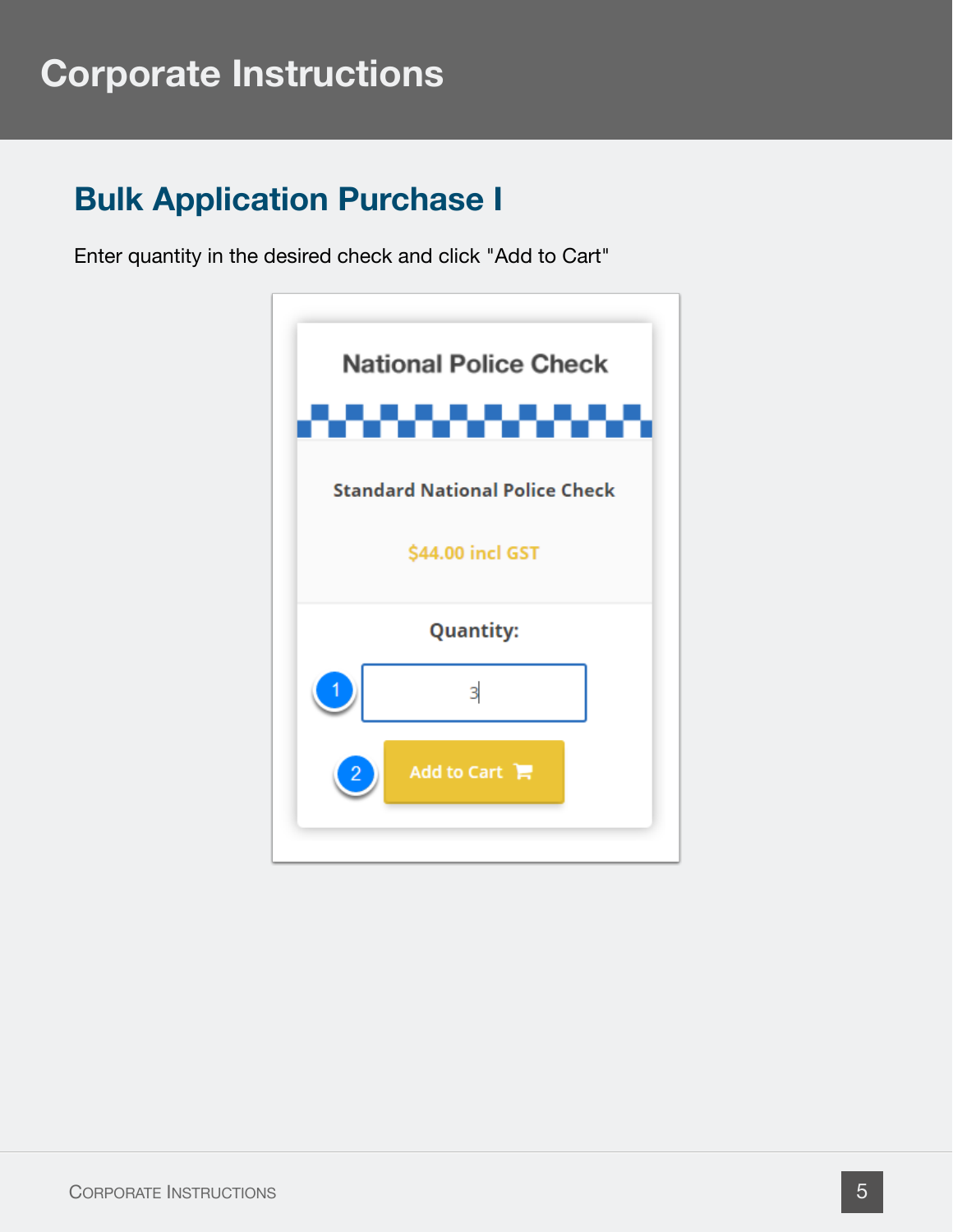#### **Bulk Application Purchase II**

Checks will be added to your cart. Click "Checkout" (1) to continue.



#### **Bulk Application Purchase (3)**

You can change check quantity by clicking plus and minus buttons (1 and 2), remove product completely by clicking x button (3) or clear cart by clicking "Clear Cart" link. Clcik "go to Credit Card Payment" to continue.

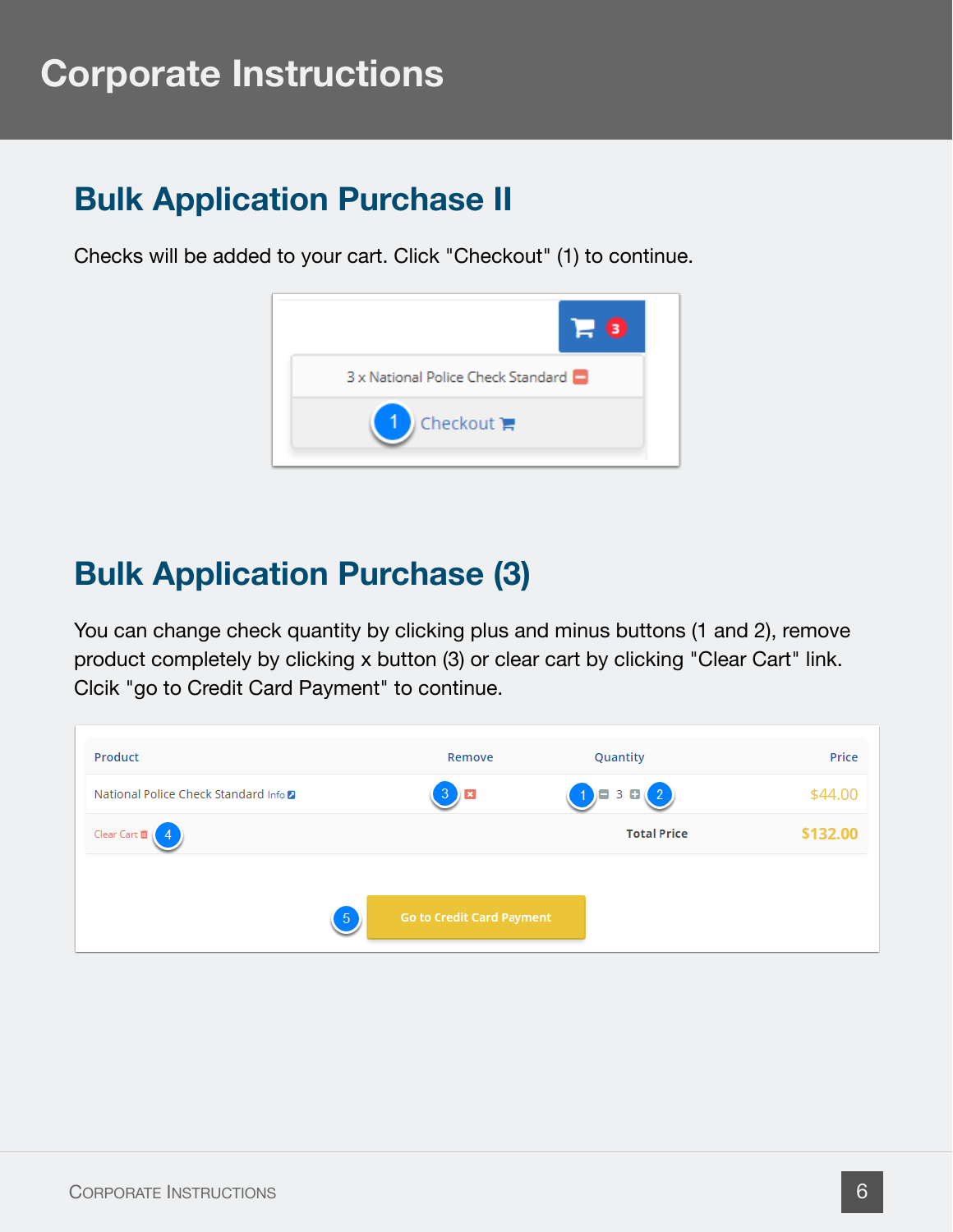### **Payment By Credit Card (Credit Card Details)**

Complete your Credit Card details (1) and click the "Submit Payment" button (2)

| <b>Credit Card Details</b>               |
|------------------------------------------|
|                                          |
|                                          |
| * Required fields                        |
| Credit Card Number *                     |
|                                          |
| Card Holder Name *                       |
| Card Expiry Date *                       |
| Month<br>Year                            |
| Card Verification Number (CVN) *<br>8627 |
| Submit Payment ©                         |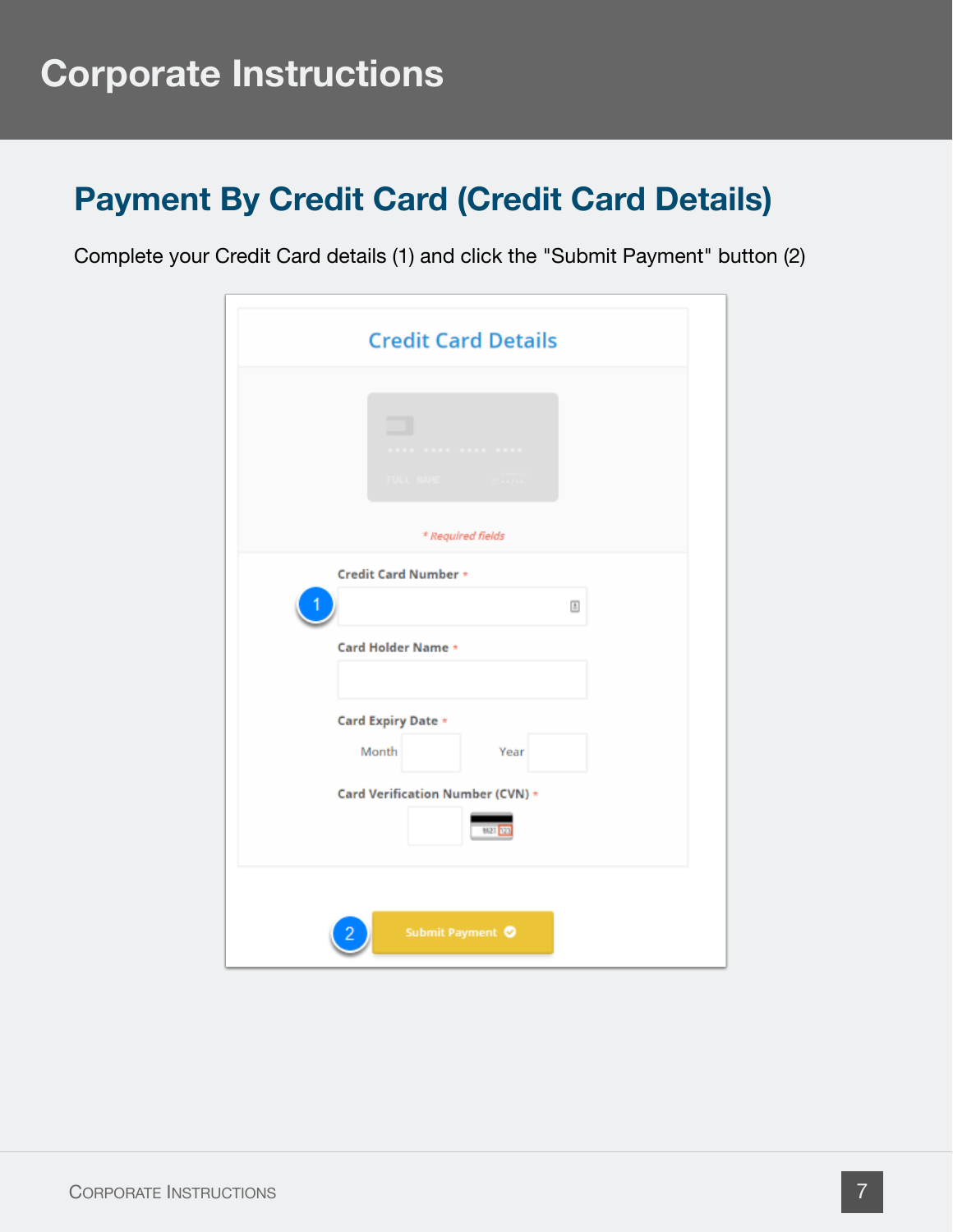### **Purchase Confirmation Credit Card**

Once your Credit Card details have been verified, a confirmation page will be available for you to print (1) or view (2) your receipt. Click "Continue to Dashboard" (3) to email application invites

![](_page_7_Picture_3.jpeg)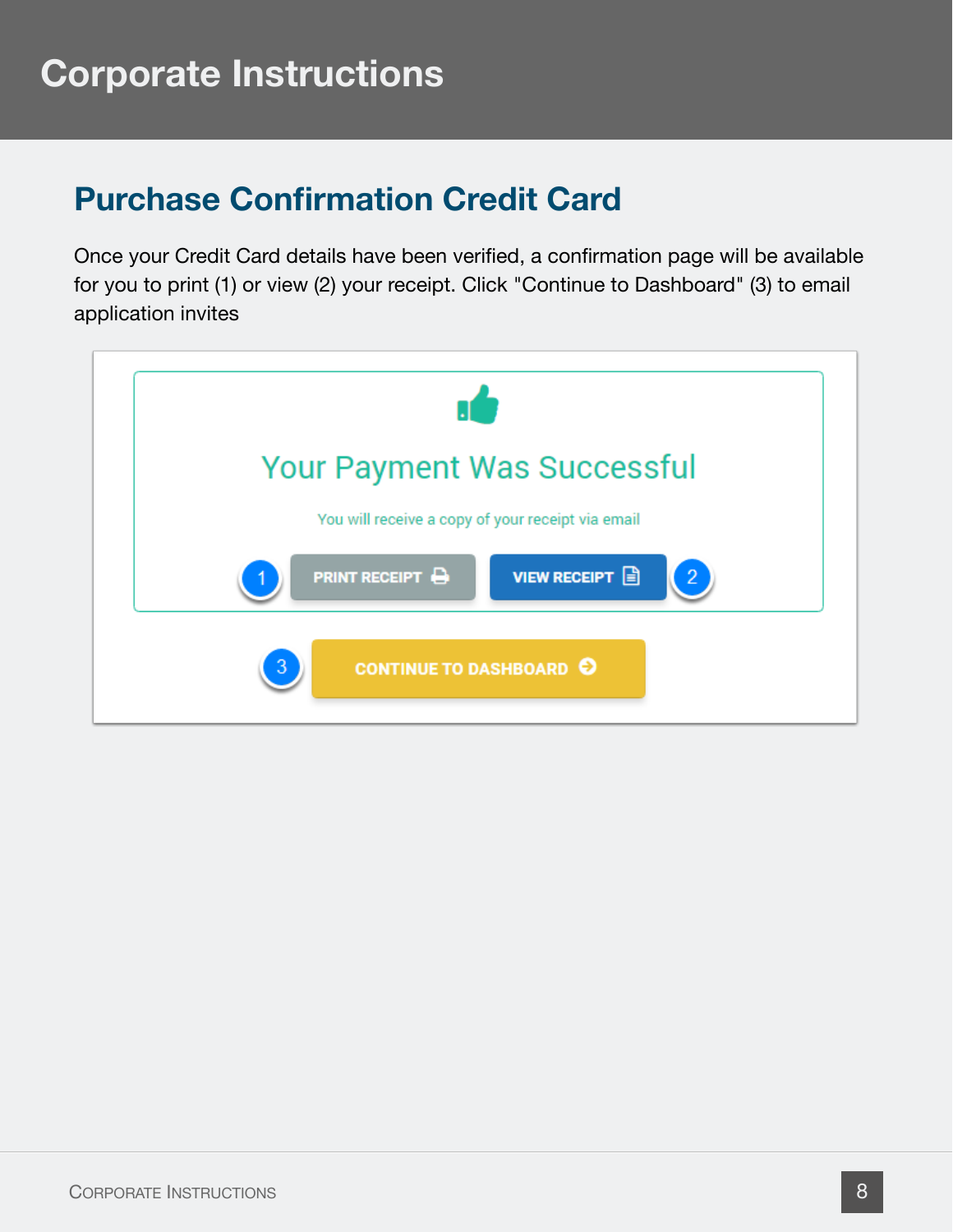### **Welcome Page Existing Account**

If you have bulk purchased applications before, you will be able to see a summary of your orders including Product Name, Total Applications #, Applications Used and Pending Invites. You can also click the "Send Invites" link to see more detailed info about the order and add email addresses to invite.

#### **Welcome To Urban Verified Corporate Portal**

We offer discount corporate bulk purchases of separate applications to our checks. When you make a corporate purchase of any amount we will issue you a login to our Urban Verified Corporate Portal. With each bulk application purchase, you will be able to simply enter the email addresses of the people your company wishes to undertake a check.

![](_page_8_Figure_5.jpeg)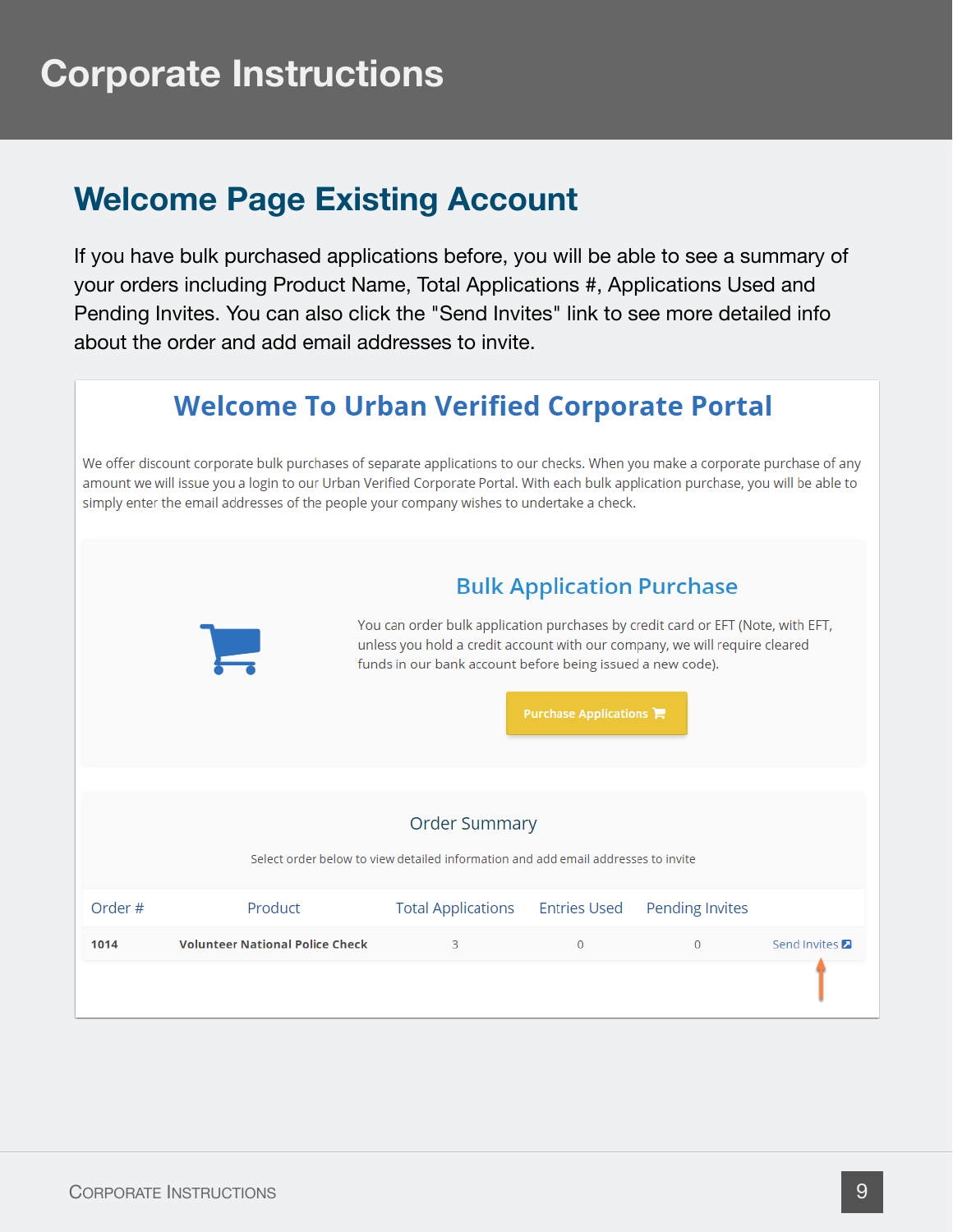### **Application Invites Detailed Info and Email Functionality (Bulk Upload)**

You can bulk upload invitees by uploading an excel file (use "See structure" link to see an excel file example). Click the "Browse" button (1) to browse to the excel file and click the "Upload File" (2) to continue.

| * Upload bulk documents |                                          |
|-------------------------|------------------------------------------|
|                         | <b>Upload Excel file @</b> See Structure |
|                         |                                          |
|                         | Browse <b>B</b>                          |
|                         | <b>Upload File</b><br>$\left 2\right $   |
|                         |                                          |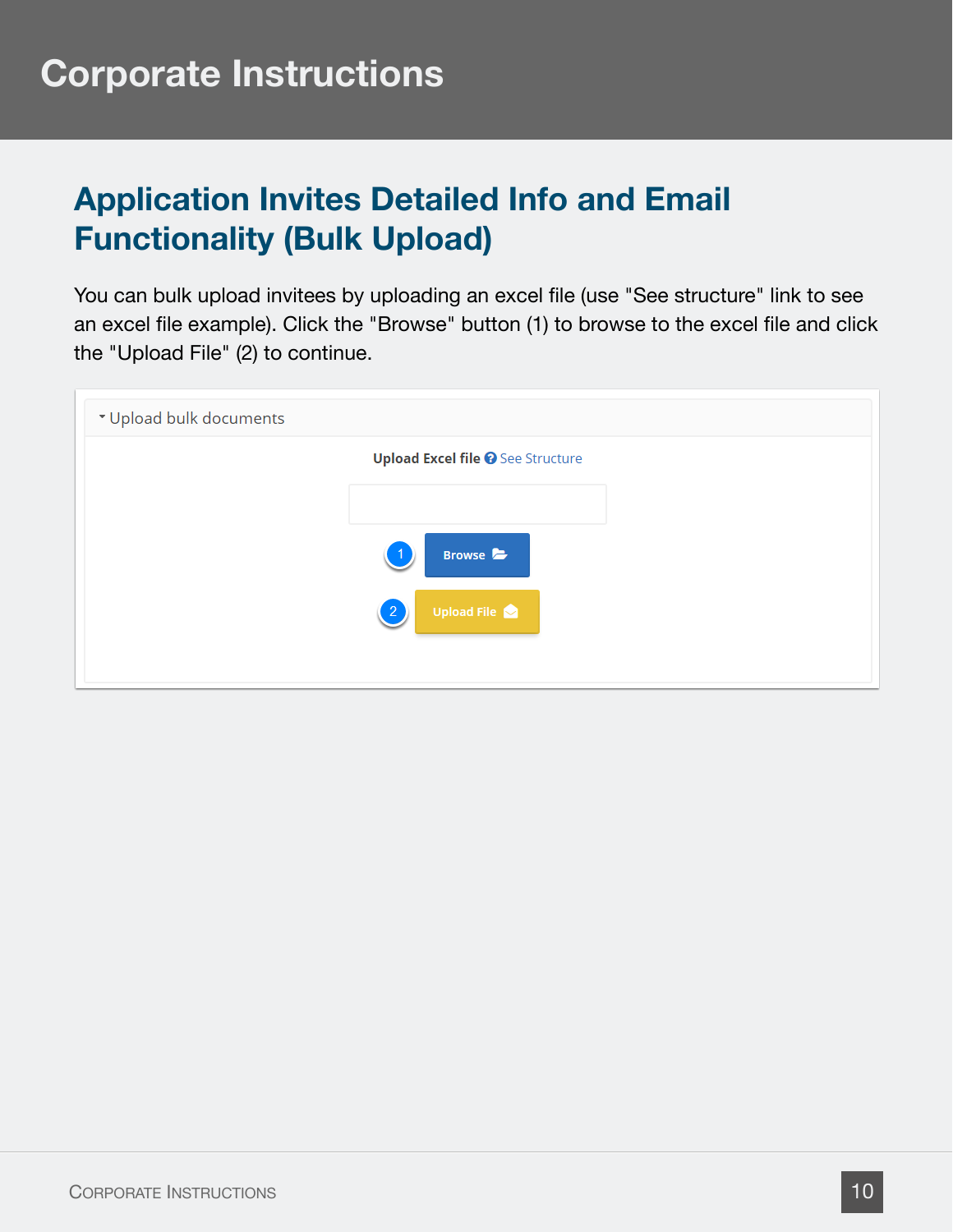### **Application Invites Declaration (Bulk Upload)**

Please read and Agree with the declaration by clicking the "Proceed" button.

| Declaration                                                                                                                                                                                                                                                                                                                                                        | $\boldsymbol{\times}$ |
|--------------------------------------------------------------------------------------------------------------------------------------------------------------------------------------------------------------------------------------------------------------------------------------------------------------------------------------------------------------------|-----------------------|
| "I declare upon sending this/these emails that I will not use or disclose the personal information about<br>the individual/s other than the primary purpose of collection unless:                                                                                                                                                                                  |                       |
| 1. both of the following apply:<br>1. the secondary purpose is related to the primary purpose of collection and, if the personal<br>information is sensitive information, directly related to the primary purpose of collection;<br>2. the individual would reasonably expect the organisation to use or disclose the information for<br>the secondary purpose: or |                       |
| 2. the individual has consented to the use or disclosure; or<br>3. the use or disclosure is required or authorised by or under an Australian law or a court/tribunal<br>order;"                                                                                                                                                                                    |                       |
| <b>Proceed</b><br>Cancel                                                                                                                                                                                                                                                                                                                                           |                       |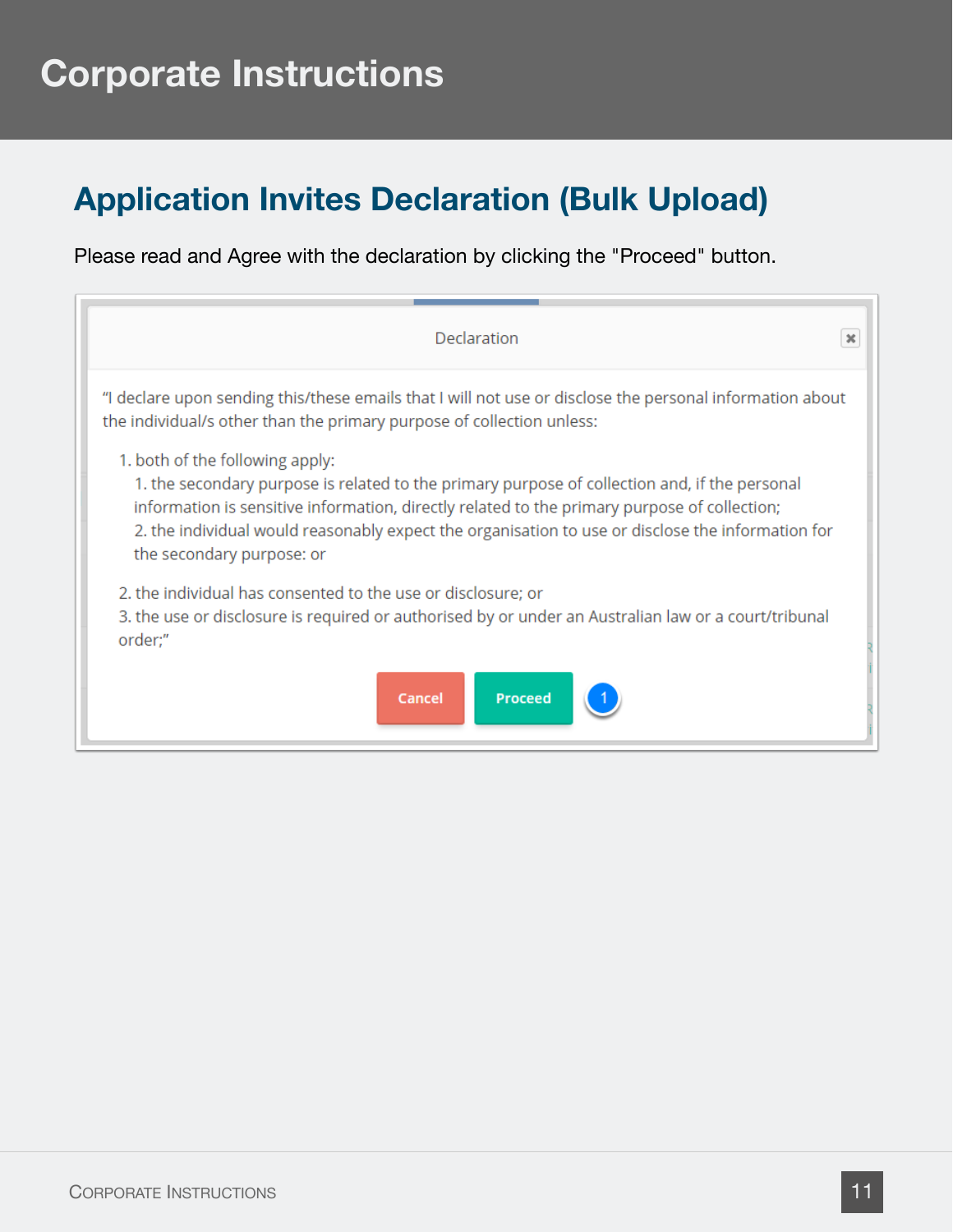### **Application Invites Summary (Bulk Upload)**

The system will display a list of successful and failed application invites. Click "Back to Invites" (1) button to continue.

|   |                         |                   |                   |                  | <b>Failed Invites</b>          |                                 |                           |                           |
|---|-------------------------|-------------------|-------------------|------------------|--------------------------------|---------------------------------|---------------------------|---------------------------|
| # | Email                   | <b>First Name</b> | <b>Last Name</b>  | <b>Sent From</b> | Reference                      |                                 | <b>Share Results From</b> | <b>Errors</b>             |
| 2 | failedtest@mail.com     | Amay              | Baldwin           | bob              | 13012020000 Alexandra Headland |                                 | mail@new                  | Share Results is invalid  |
|   |                         |                   |                   |                  | <b>Successful Invites</b>      |                                 |                           |                           |
| # | Email                   |                   | <b>First Name</b> | <b>Last Name</b> | <b>Sent From</b>               | Reference                       |                           | <b>Share Results From</b> |
|   | successfultest@mail.com |                   | Tieningare        | Raatia           |                                | 11511010000 Hervey Bay Baycrest |                           |                           |
|   |                         |                   |                   |                  | <b>Back to Invites</b>         |                                 |                           |                           |

### **Application Invites Actions (Bulk Upload)**

You can cancel invitations and Resend invitation by clicking the appropiate links.

|                         | Email Addresses that have received an invitation |                 |                       |
|-------------------------|--------------------------------------------------|-----------------|-----------------------|
| successfultest@mail.com | 11511010000 Hervey Bay                           | <b>O</b> Cancel | $\blacksquare$ Resend |
|                         | Baycrest                                         | Invitation      | Invitation            |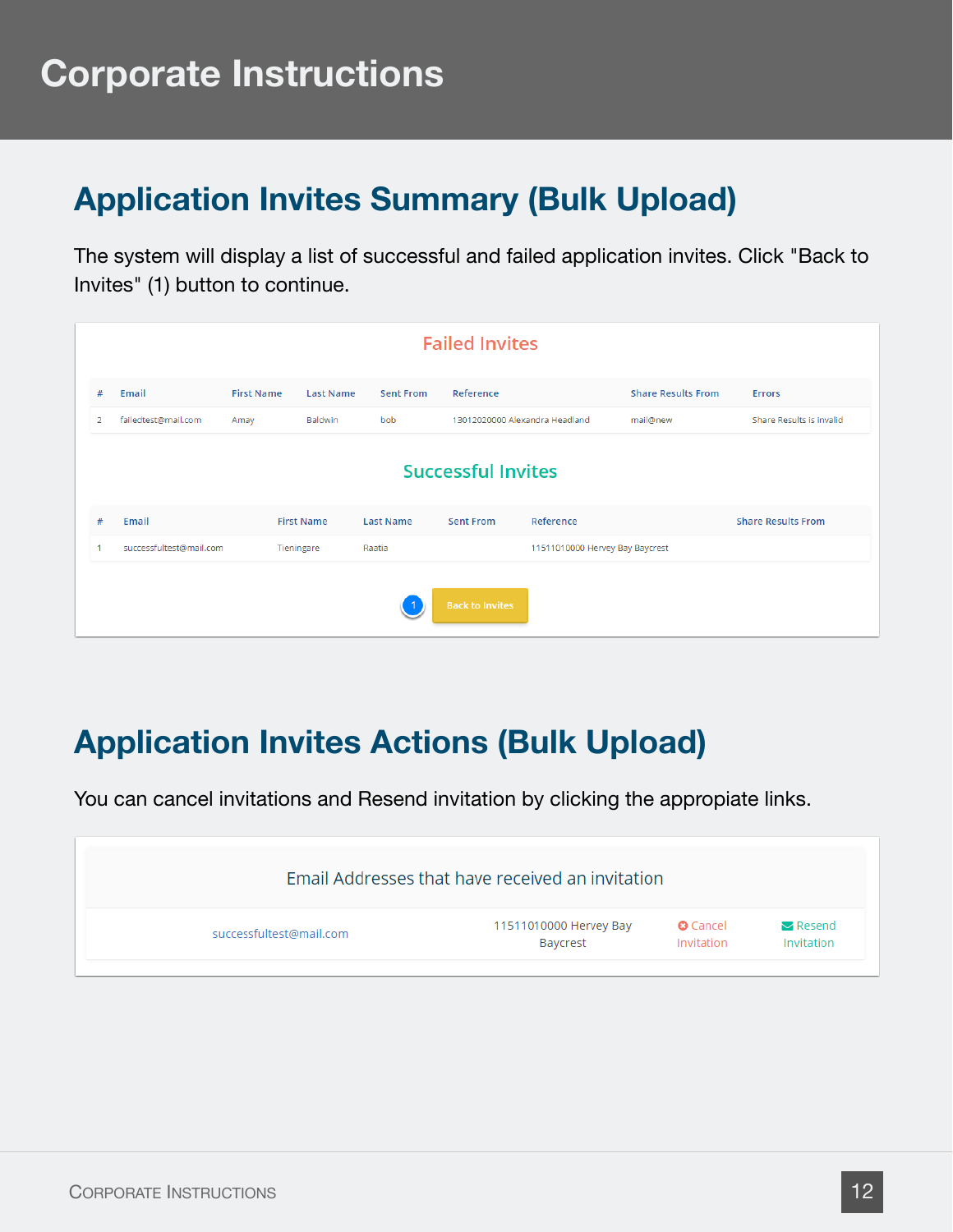### **Application Invites Detailed Info and Email Functionality (Manual Entry)**

If you want to email application invites directly: Enter Sender Name (1), reference code (2), designated email addresses comma separated (3) and CC email addresses comma separated (4). By clicking the "Preview Email" you will be able to see email content (5).

| * Send out Invites (Click to open)                                                                                                |
|-----------------------------------------------------------------------------------------------------------------------------------|
| * Required fields                                                                                                                 |
| <b>Name of sender</b><br><b>O</b> Name of person this is being sent on behalf of                                                  |
| <b>Your Reference Code</b><br><b>O</b> Internal company code associated                                                           |
| Email To *<br><b>O</b> Enter emails comma (',') separated<br>example@mail.com,example2@mail.com,example3@mail.com                 |
|                                                                                                                                   |
| Send copy of results to<br><b>O</b> Email addresses you want to receive a copy of the results. Enter emails comma (',') separated |
| <b>Preview Email</b>                                                                                                              |
|                                                                                                                                   |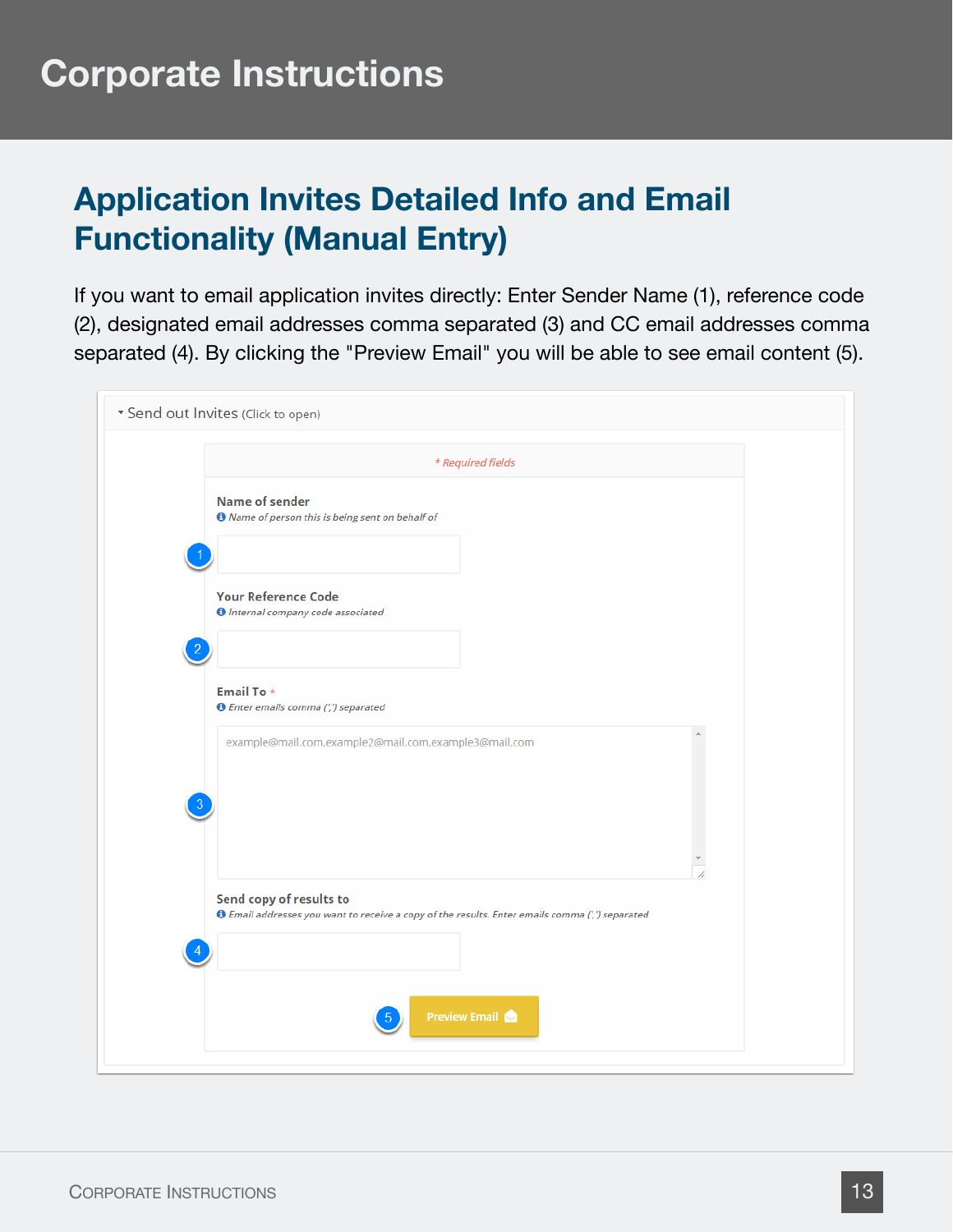### **Application Invites Declaration (Bulk Upload)**

Please read and Agree with the declaration by clicking the "Proceed" button.

| Declaration                                                                                                                                                                                                                                                                                                                                                        | $\boldsymbol{\times}$ |
|--------------------------------------------------------------------------------------------------------------------------------------------------------------------------------------------------------------------------------------------------------------------------------------------------------------------------------------------------------------------|-----------------------|
| "I declare upon sending this/these emails that I will not use or disclose the personal information about<br>the individual/s other than the primary purpose of collection unless:                                                                                                                                                                                  |                       |
| 1. both of the following apply:<br>1. the secondary purpose is related to the primary purpose of collection and, if the personal<br>information is sensitive information, directly related to the primary purpose of collection;<br>2. the individual would reasonably expect the organisation to use or disclose the information for<br>the secondary purpose: or |                       |
| 2. the individual has consented to the use or disclosure; or<br>3. the use or disclosure is required or authorised by or under an Australian law or a court/tribunal<br>order;"                                                                                                                                                                                    |                       |
| <b>Proceed</b><br>Cancel                                                                                                                                                                                                                                                                                                                                           |                       |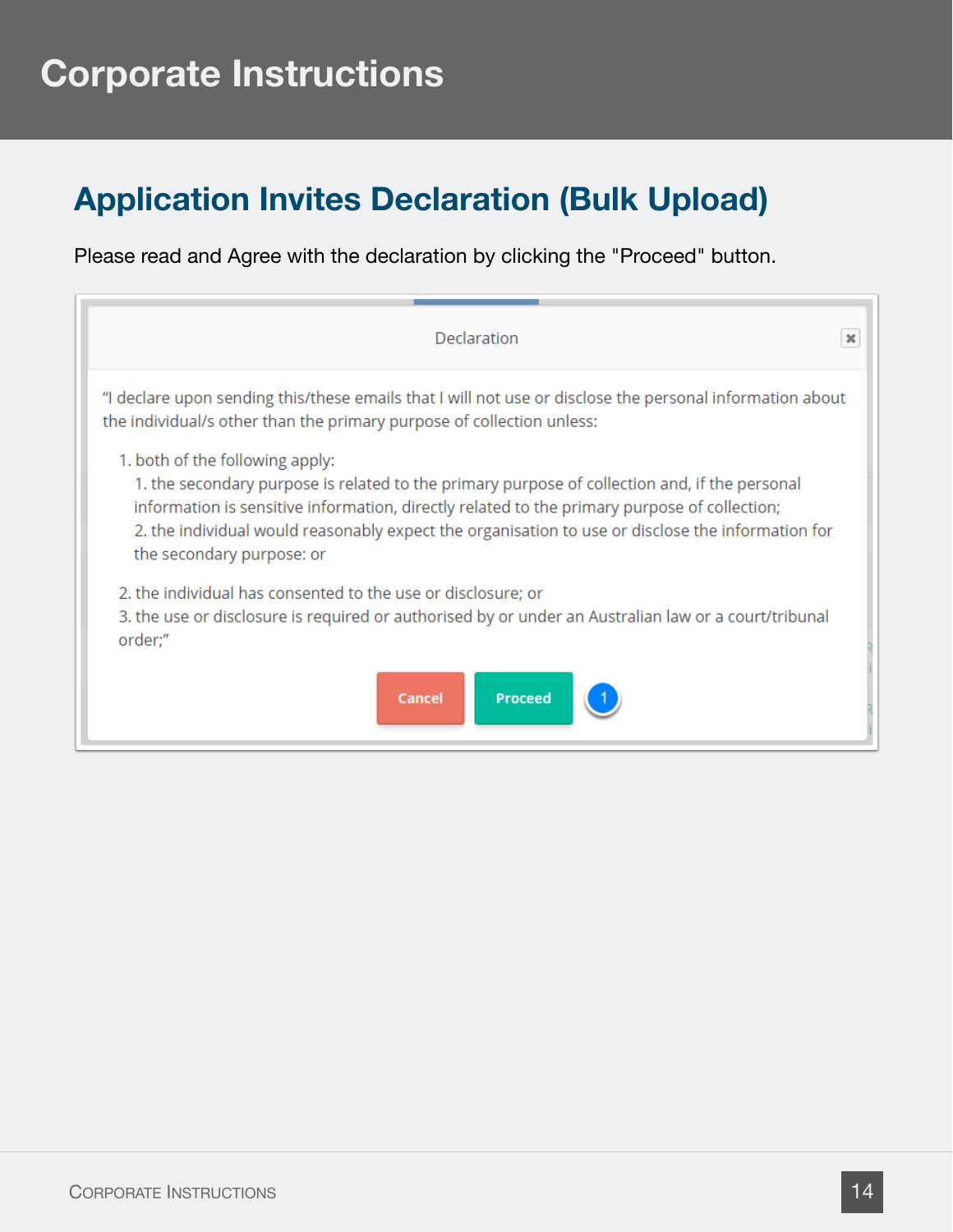#### **Email invitations to designated email addresses**

Verify email content and click the "Send Email" to complete.

![](_page_14_Picture_3.jpeg)